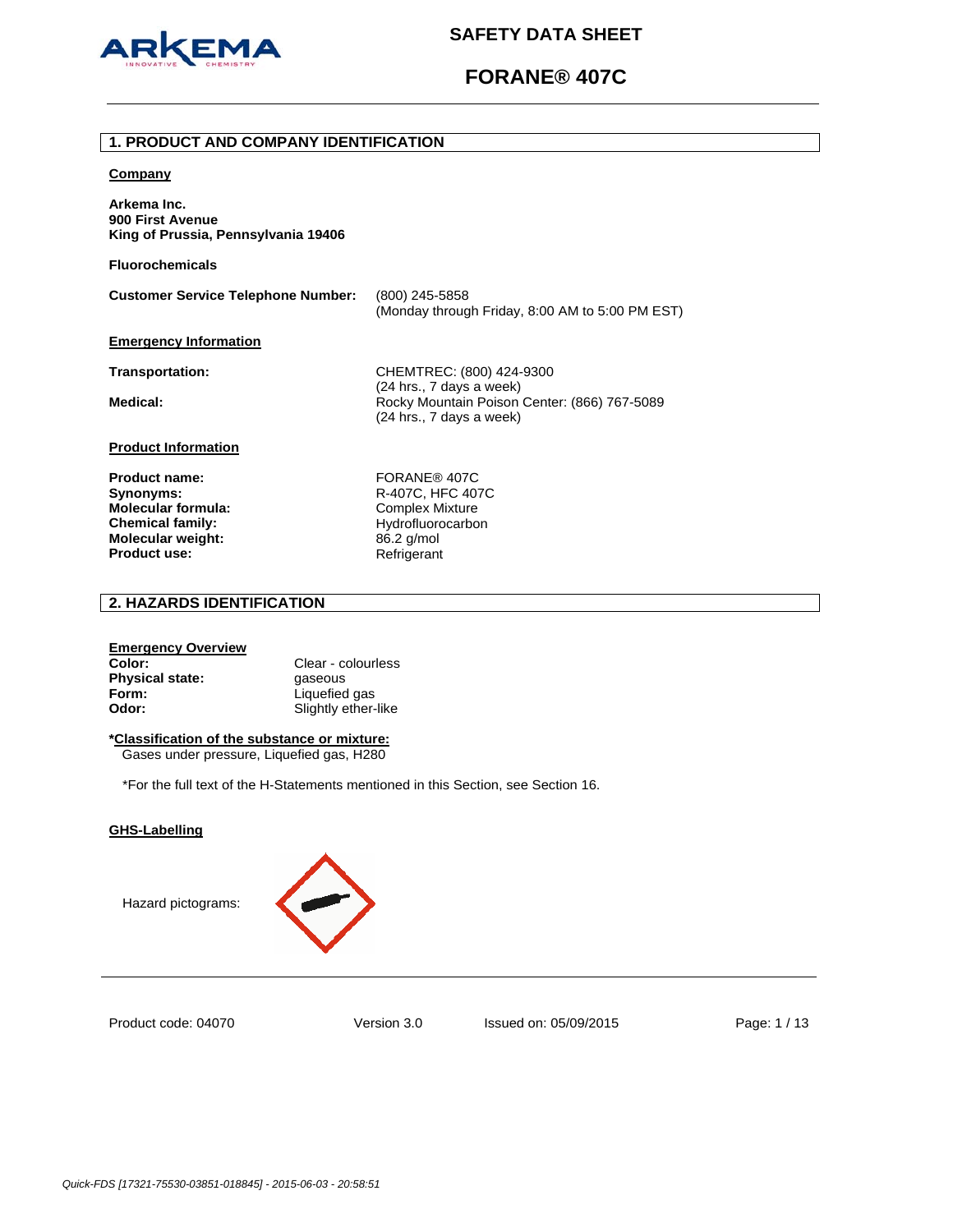

# **FORANE® 407C**

Signal word: **Warning**

#### **Hazard statements:**

H280 : Contains gas under pressure; may explode if heated.

### **Supplemental Hazard Statements:**

Overheating or overpressurizing may cause gas release or violent cylinder bursting. May decompose on contact with flames or extremely hot metal surfaces to produce toxic and corrosive products. May cause frostbite. May cause headache, nausea, dizziness, drowsiness, loss of consciousness. May cause cardiac sensitization/cardiac arrhythmia. May displace oxygen and cause rapid suffocation.

### **Precautionary statements:**

**Storage:**  P403 : Store in a well-ventilated place. P410 : Protect from sunlight.

### **Supplemental information:**

#### **Potential Health Effects:**

Liquid : Contact with liquid or refrigerated gas can cause cold burns and frostbite. Vapor: Vapor is heavier than air and can cause suffocation by reducing oxygen available for breathing. If inhaled: Central nervous system effects: headache, nausea, dizziness, drowsiness, loss of consciousness. Stress induced heart effects: Inhalation may cause an increase in the sensitivity of the heart to adrenaline, which could result in irregular or rapid heartbeats and reduced heart function.

#### **Medical conditions aggravated by overexposure:**

Heart disease or compromised heart function.

# **3. COMPOSITION/INFORMATION ON INGREDIENTS**

| <b>Chemical Name</b>         | CAS-No.  | Wt/Wt | <b>GHS Classification**</b> |
|------------------------------|----------|-------|-----------------------------|
| Ethane, 1,1,1,2-tetrafluoro- | 811-97-2 | 52 %  | H <sub>280</sub>            |
| Ethane, pentafluoro-         | 354-33-6 | 25 %  | H <sub>280</sub>            |

Product code: 04070

Version 3.0 Issued on: 05/09/2015 Page: 2 / 13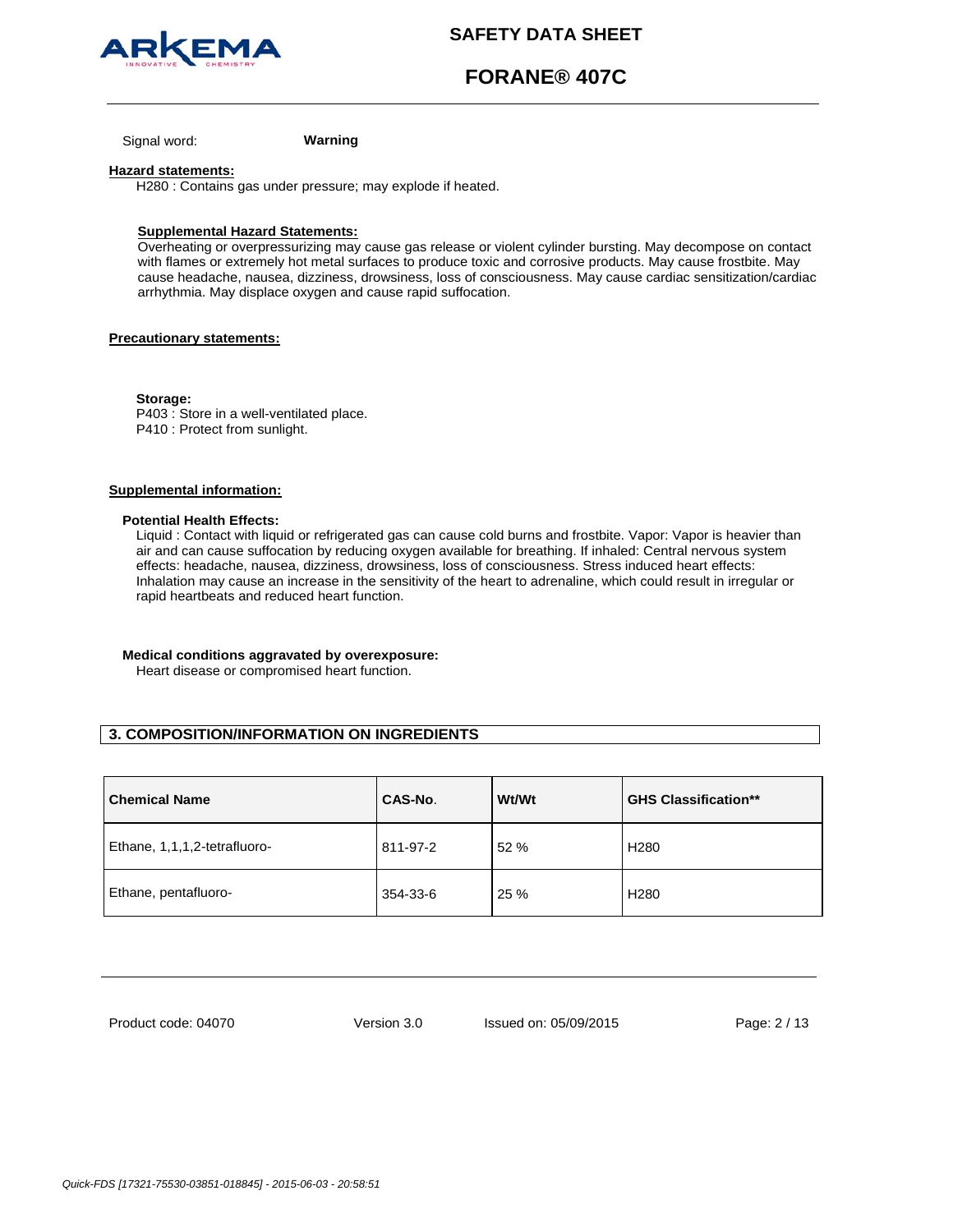

# **FORANE® 407C**

| Methane, difluoro- | 75-10-5 | 23 % | H <sub>220</sub> , H <sub>280</sub> |
|--------------------|---------|------|-------------------------------------|
|                    |         |      |                                     |

\*\*For the full text of the H-Statements mentioned in this Section, see Section 16.

# **4. FIRST AID MEASURES**

#### **Inhalation:**

If inhaled, remove victim to fresh air. If not breathing, give artificial respiration. If breathing is difficult, give oxygen. Get medical attention.

#### **Skin:**

If on skin, flush exposed skin with lukewarm water (not hot), or use other means to warm skin slowly. Get medical attention if frostbitten by liquid or if irritation occurs. Remove contaminated clothing and shoes. Wash clothing before reuse. Thoroughly clean shoes before reuse.

#### **Eyes:**

Immediately flush eye(s) with plenty of water.

#### **Ingestion:**

Ingestion is not applicable - product is a gas at ambient temperatures.

#### **Notes to physician:**

Do not give drugs from adrenaline-ephedrine group.

## **5. FIREFIGHTING MEASURES**

#### **Extinguishing media (suitable):**

Use extinguishing media appropriate to surrounding fire conditions.

### **Protective equipment:**

Fire fighters and others who may be exposed to products of combustion should wear full fire fighting turn out gear (full Bunker Gear) and self-contained breathing apparatus (pressure demand / NIOSH approved or equivalent).

## **Further firefighting advice:**

Fight fire with large amounts of water from a safe distance.

Stop the flow of gas if possible.

Water mist should be used to reduce vapor concentrations in air.

Cool closed containers exposed to fire with water spray.

Closed containers of this material may explode when subjected to heat from surrounding fire.

After a fire, wait until the material has cooled to room temperature before initiating clean-up activities.

Fire fighting equipment should be thoroughly decontaminated after use.

### **Fire and explosion hazards:**

Product code: 04070

Version 3.0 Issued on: 05/09/2015 Page: 3 / 13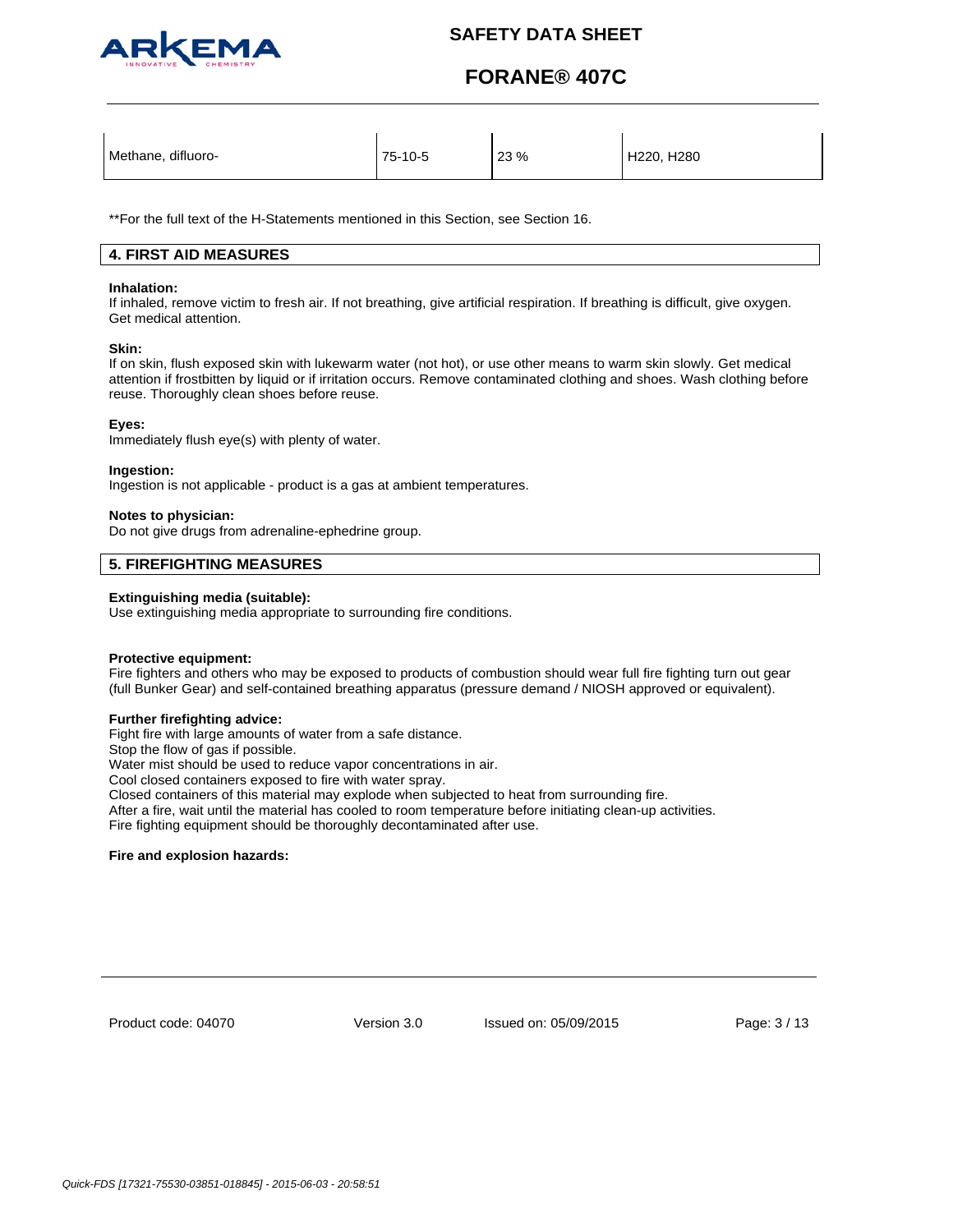

**FORANE® 407C**

May decompose on contact with flames or extremely hot metal surfaces to produce toxic and corrosive products. Liquid and gas under pressure, overheating or overpressurizing may cause gas release and/or violent cylinder bursting.

Container may explode if heated due to resulting pressure rise.

Some mixtures of HCFCs and/or HFCs, and air or oxygen may be combustible if pressurized and exposed to extreme heat or flame.

When burned, the following hazardous products of combustion can occur:

hydrofluoric acid

Carbon oxides

Carbonyl halides

# **6. ACCIDENTAL RELEASE MEASURES**

#### **In case of spill or leak:**

Prevent further leakage or spillage if you can do so without risk. Evacuate area of all unnecessary personnel. Eliminate all ignition sources. Use Halogen leak detector or other suitable means to locate leaks or check atmosphere. Keep upwind. Evacuate enclosed spaces and disperse gas with floor-level forced-air ventilation. Avoid breathing leaked material. Consult a regulatory specialist to determine appropriate state or local reporting requirements, for assistance in waste characterization and/or hazardous waste disposal and other requirements listed in pertinent environmental permits.

## **7. HANDLING AND STORAGE**

#### **Handling**

#### **General information on handling:**

Avoid breathing gas. Avoid contact with skin, eyes and clothing. Keep away from heat, sparks and flames. Wear cold-insulating gloves/face shield/eye protection. Keep container closed. Use only with adequate ventilation. Use equipment rated for cylinder pressure. Use a backflow preventative device in piping. Wash thoroughly after handling. Close valve after each use and when empty. Do not enter confined spaces unless adequately ventilated. DO NOT CUT, DRILL, GRIND, OR WELD ON OR NEAR THIS CONTAINER. Emptied container retains vapor and product residue. Observe all labeled safeguards until container is cleaned, reconditioned or destroyed.

#### **Storage**

# **General information on storage conditions:**

Keep away from direct sunlight. Keep cylinders restrained. Store in cool, dry, well ventilated area away from sources of ignition such as flame, sparks and static electricity.

#### **Storage stability – Remarks:**

Do not apply direct flame to cylinder. Do not store cylinder in direct sun or expose it to heat above 120 F (48.9 C.). Do not drop or refill this cylinder.

# **Storage incompatibility – General:**

Product code: 04070

Version 3.0 Issued on: 05/09/2015 Page: 4 / 13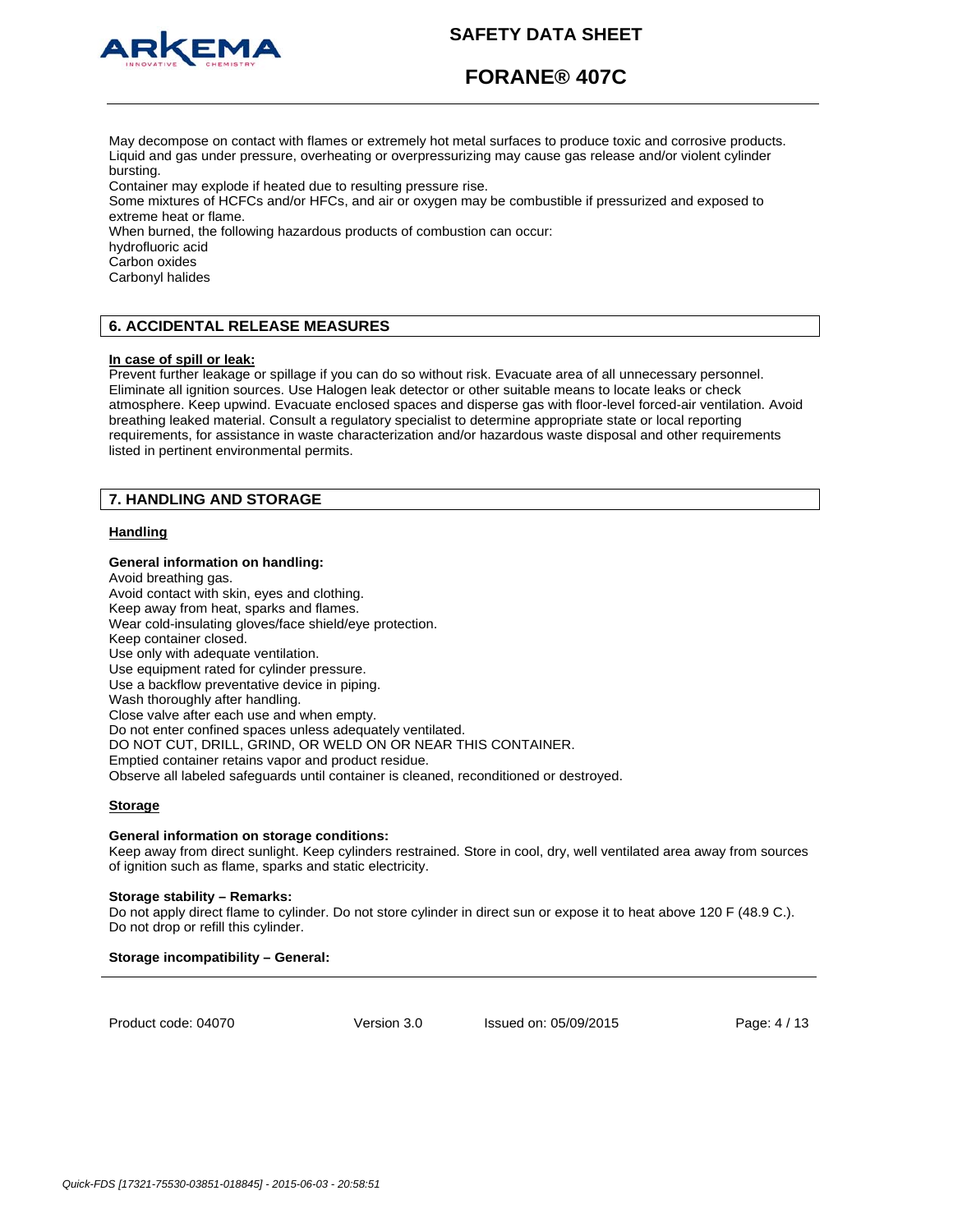

# **FORANE® 407C**

Store separate from:

Finely divided metals (aluminium, magnesium, zinc...)

Strong bases

Alkali metals

Alkaline earth metals

Strong oxidizing agents

**Temperature tolerance – Do not store above:** 118 °F (48 °C)

### **8. EXPOSURE CONTROLS/PERSONAL PROTECTION**

### **Airborne Exposure Guidelines:**

#### **Ethane, 1,1,1,2-tetrafluoro- (811-97-2)**

US. OARS. WEELs Workplace Environmental Exposure Level Guide

| Time weighted average | 1,000 ppm $(4,240 \text{ mg/m3})$ |
|-----------------------|-----------------------------------|
|                       |                                   |

**Remarks:** Listed

#### **Ethane, pentafluoro- (354-33-6)**

US. OARS. WEELs Workplace Environmental Exposure Level Guide

| Time weighted average | 1,000 ppm $(4,900 \text{ mg/m3})$ |
|-----------------------|-----------------------------------|
| Remarks:              | Listed                            |

# **Methane, difluoro- (75-10-5)**

US. OARS. WEELs Workplace Environmental Exposure Level Guide

Time weighted average 1,000 ppm (2,200 mg/m3) **Remarks:** Listed

Only those components with exposure limits are printed in this section. Limits with skin contact designation above have skin contact effect. Air sampling alone is insufficient to accurately quantitate exposure. Measures to prevent significant cutaneous absorption may be required. Limits with a sensitizer designation above mean that exposure to this material may cause allergic reactions.

#### **Engineering controls:**

Investigate engineering techniques to reduce exposures below airborne exposure limits or to otherwise reduce exposures. Provide ventilation if necessary to minimize exposures or to control exposure levels to below

Product code: 04070

Version 3.0 Issued on: 05/09/2015 Page: 5 / 13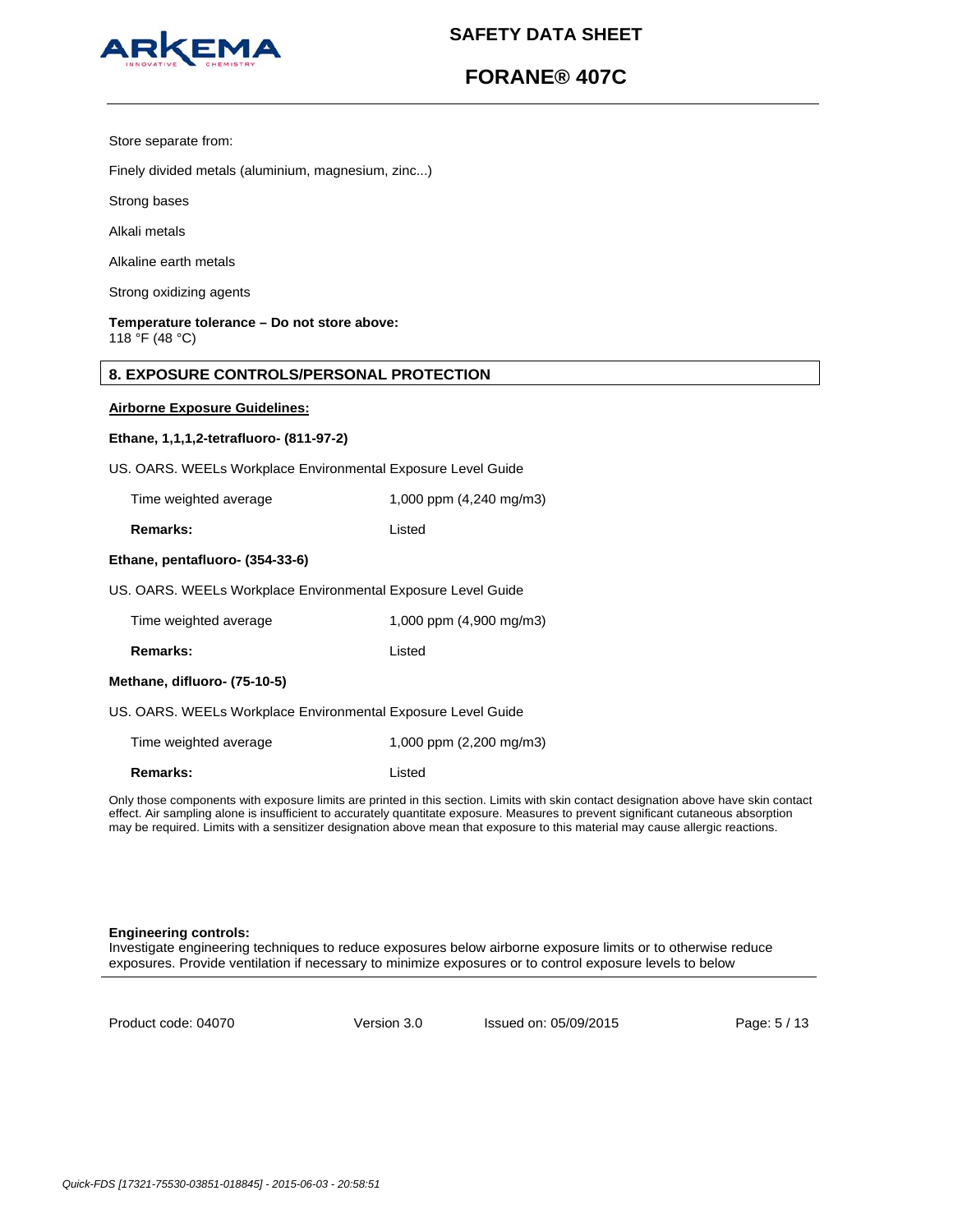



**FORANE® 407C**

airborne exposure limits (if applicable see above).If practical, use local mechanical exhaust ventilation at sources of air contamination such as open process equipment.

Monitor carbon monoxide and oxygen levels in tanks and enclosed spaces.Consult ACGIH ventilation manual, NFPA Standard 91 and NFPA Standard 654 for design of exhaust system and safe handling.

#### **Respiratory protection:**

Avoid breathing gas. Where airborne exposure is likely or airborne exposure limits are exceeded (if applicable, see above), use NIOSH approved respiratory protection equipment appropriate to the material and/or its components (full facepiece recommended). Consult respirator manufacturer to determine appropriate type equipment for a given application. Observe respirator use limitations specified by NIOSH or the manufacturer. For emergency and other conditions where there may be a potential for significant exposure or where exposure limit may be significantly exceeded, use an approved full face positive-pressure, self-contained breathing apparatus or positive-pressure airline with auxiliary self-contained air supply. Respiratory protection programs must comply with 29 CFR § 1910.134.

#### **Skin protection:**

Wear appropriate chemical resistant protective clothing and chemical resistant gloves to prevent skin contact. Consult glove manufacturer to determine appropriate type glove material for given application. Rinse immediately if skin is contaminated. Wash contaminated clothing and clean protective equipment before reuse. Wash thoroughly after handling.

#### **Eye protection:**

Use good industrial practice to avoid eye contact.

| . <i>.</i>                         |                     |
|------------------------------------|---------------------|
| Color:                             | Clear - colourless  |
| <b>Physical state:</b>             | gaseous             |
| Form:                              | Liquefied gas       |
| Odor:                              | Slightly ether-like |
| <b>Odor threshold:</b>             | not determined      |
| <b>Flash point</b>                 | Not applicable      |
| Auto-ignition<br>temperature:      | not determined      |
| Lower flammable limit<br>$(LFL)$ : | None.               |
| Upper flammable limit<br>(UFL):    | None.               |
| pH:                                | Not applicable      |
| Density:                           | not determined      |
| <b>Specific Gravity (Relative</b>  | 1.14 (77 °F(25 °C)) |
|                                    |                     |

# **9. PHYSICAL AND CHEMICAL PROPERTIES**

Product code: 04070

Version 3.0 Issued on: 05/09/2015 Page: 6 / 13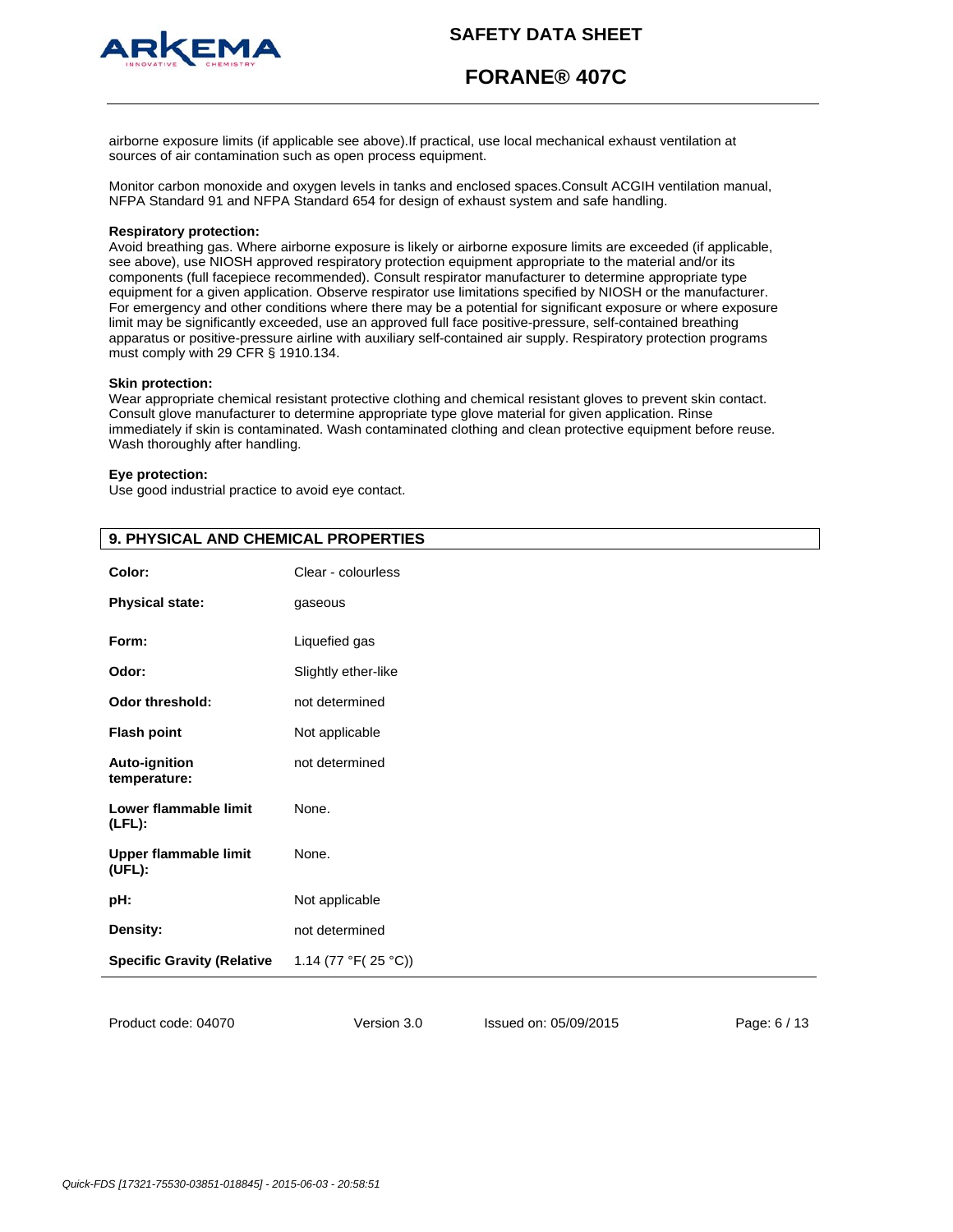

# **FORANE® 407C**

**density):**

| Vapor pressure:                            | 7,839 mmHg (70.0 °F (21.1 °C))      |
|--------------------------------------------|-------------------------------------|
| Vapor density:                             | 2.99 kg/m3                          |
| <b>Boiling point/boiling</b><br>range:     | -44.1 °F (-42.3 °C)                 |
| <b>Freezing point:</b>                     | not determined                      |
| <b>Melting point:</b>                      | not determined                      |
| <b>Evaporation rate:</b>                   | No data available                   |
| Solubility in water:                       | negligible                          |
| % Volatiles:                               | 100 %                               |
| <b>Molecular weight:</b>                   | 86.2 g/mol                          |
| <b>Oil/water partition</b><br>coefficient: | Not applicable                      |
| <b>Thermal decomposition</b>               | No data available                   |
| <b>Flammability:</b>                       | See GHS Classification in Section 2 |

# **10. STABILITY AND REACTIVITY**

### **Stability:**

This material is chemically stable under normal and anticipated storage, handling and processing conditions.

# **Materials to avoid:**

Alkaline earth metals Strong oxidizing agents Finely divided metals (aluminium, magnesium, zinc...) Alkali metals Strong bases

# **Conditions / hazards to avoid:**

Heat

### **Hazardous decomposition products:**

Thermal decomposition giving toxic and corrosive products : Hydrogen fluoride Carbonyl halides Carbon oxides

Product code: 04070

Version 3.0 Issued on: 05/09/2015 Page: 7 / 13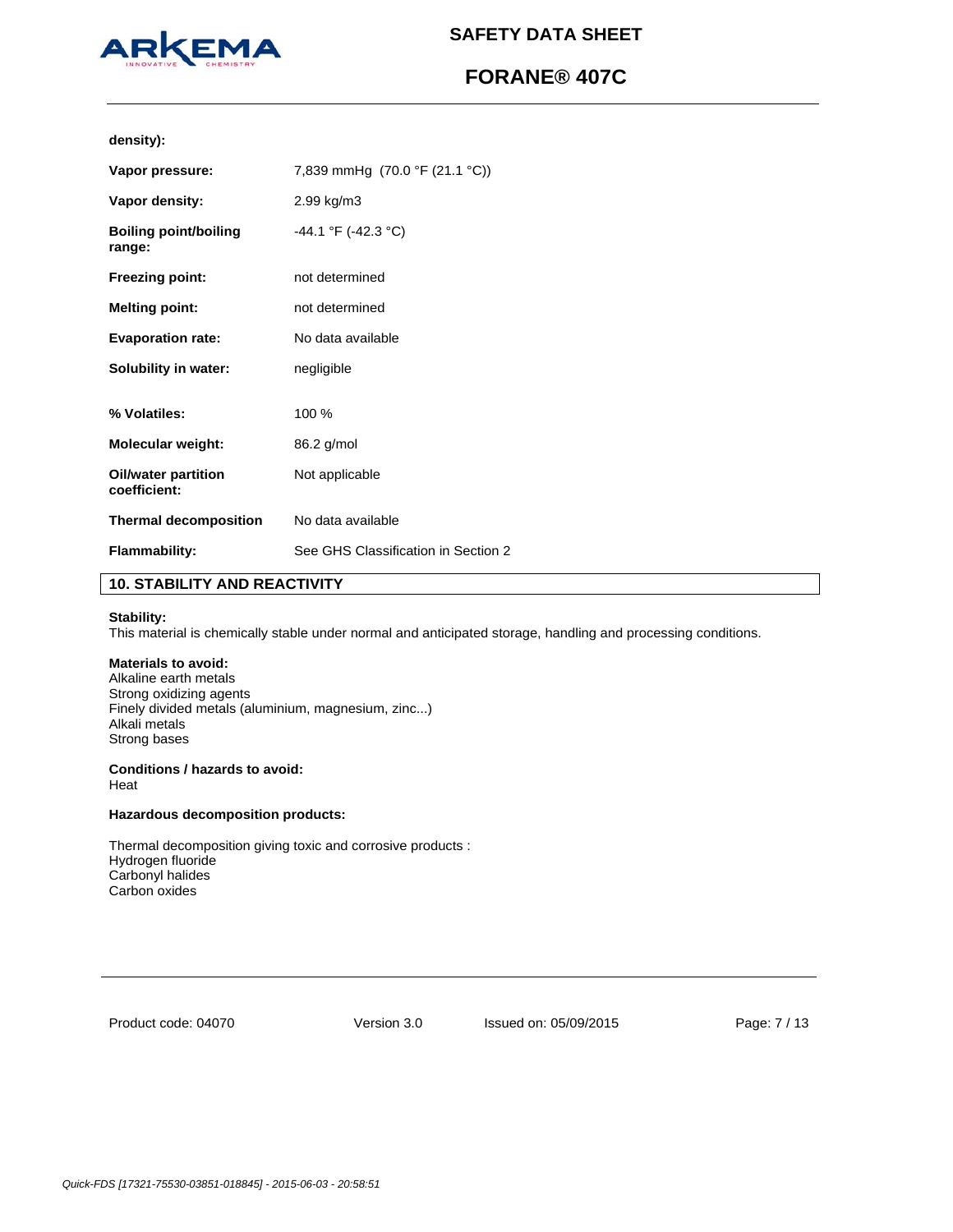

# **FORANE® 407C**

# **11. TOXICOLOGICAL INFORMATION**

Data on this material and/or its components are summarized below.

#### **Data for Ethane, 1,1,1,2-tetrafluoro- (811-97-2)**

#### **Acute toxicity**

#### **Inhalation:**

Practically nontoxic. (Rat) 4 h LC50 approximately 567000 ppm.

Signs/effects reported after acute exposure (mouse, dog, cat, monkey) signs: anesthetic effects

#### **Skin Irritation:**

Practically non-irritating. (Rabbit) Irritation Index: < 1 / 8. (24 h) (occluded exposure)

#### **Eye Irritation:**

Causes mild eye irritation. (Rabbit) (vapor)

#### **Sensitization:**

Causes cardiac sensitization. inhalation. (Dog) Stress induced heart effects: irregular heart beat, rapid heart beat, in some cases, sudden death (Reaction may occur in response to stress (natural adrenaline release) or administration of epinephrine.)

#### **Skin Sensitization:**

Not a sensitizer. Guinea pig maximization test. No skin allergy was observed

#### **Repeated dose toxicity**

Chronic inhalation administration to Rat / No adverse systemic effects reported.

#### **Carcinogenicity**

Chronic inhalation administration to male rat / affected organ(s): testes / signs: tumors were benign., Increase in tumor incidence was reported.

Chronic inhalation administration to female rat / signs: No increase in tumor incidence was reported.

Chronic inhalation administration to Mouse / signs: No increase in tumor incidence was reported.

1 year oral gavage administration to Rat / signs: No increase in tumor incidence was reported.

#### **Genotoxicity**

#### **Assessment in Vitro:**

No genetic changes were observed in laboratory tests using: bacteria, animal cells, yeast, human cells

#### **Genotoxicity**

#### **Assessment in Vivo:**

No genetic changes were observed in laboratory tests using: rats, mice

#### **Developmental toxicity**

Product code: 04070

Version 3.0 Issued on: 05/09/2015 Page: 8 / 13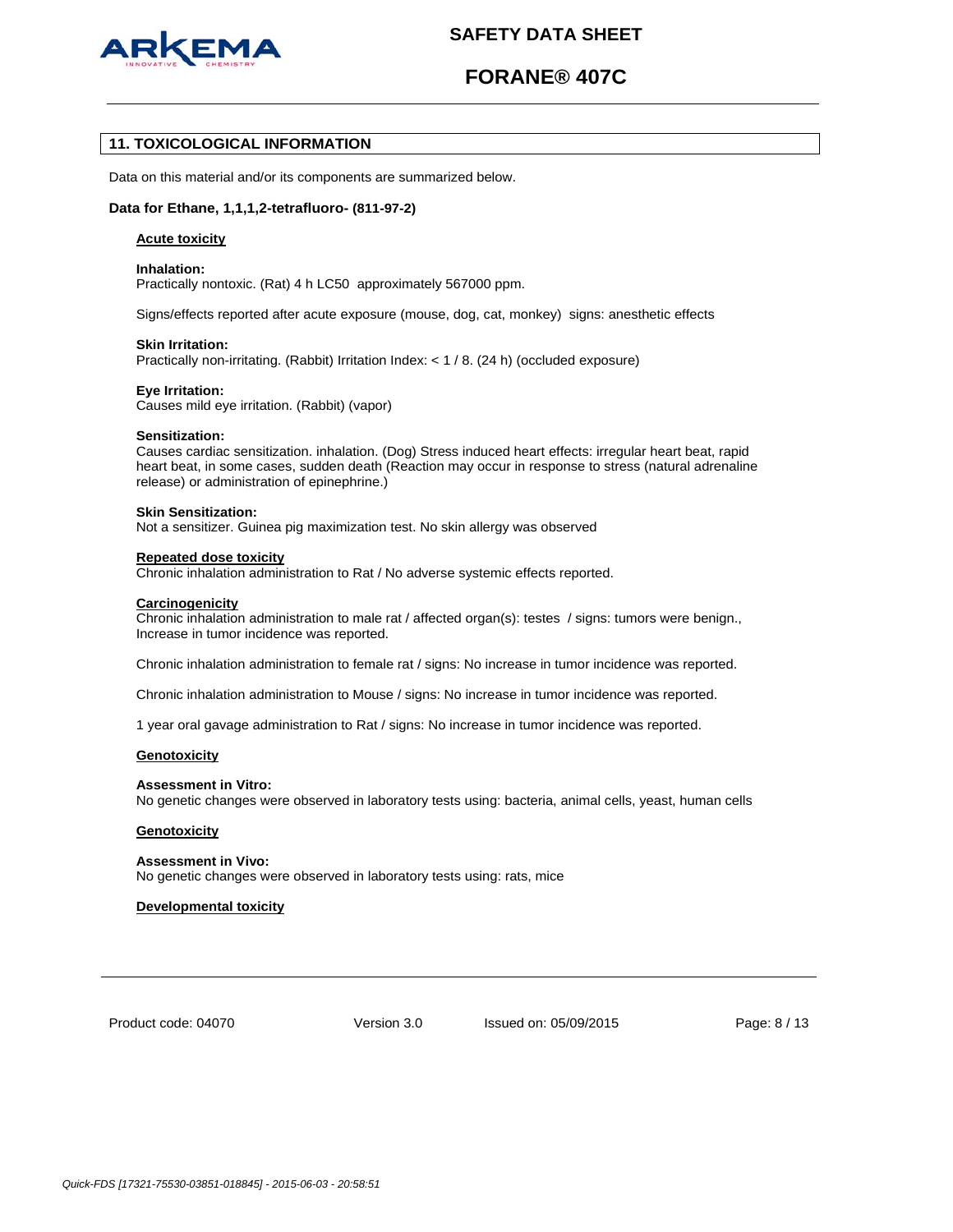

# **FORANE® 407C**

Exposure during pregnancy. inhalation (Rat) / No birth defects were observed. (delays in development, at doses that produce effects in mothers) Exposure during pregnancy. inhalation (Rabbit) / No birth defects were observed.

**Reproductive effects**

Two-generation study. inhalation (Rat) / No toxicity to reproduction.

### **Data for Ethane, pentafluoro- (354-33-6)**

#### **Acute toxicity**

#### **Inhalation:**

Practically nontoxic. (Rat) 4 h LC50 > 800000 ppm. (Gas)

#### **Sensitization:**

Causes cardiac sensitization. inhalation. (Dog) Stress induced heart effects: irregular heart beat, rapid heart beat, in some cases, sudden death (Reaction may occur in response to stress (natural adrenaline release) or administration of epinephrine.)

#### **Repeated dose toxicity**

Subchronic inhalation administration to Rat / No adverse systemic effects reported.

#### **Genotoxicity**

#### **Assessment in Vitro:**

No genetic changes were observed in laboratory tests using: bacteria, animal cells, human cells

#### **Genotoxicity**

#### **Assessment in Vivo:**

No genetic changes were observed in laboratory tests using: mice

#### **Developmental toxicity**

Exposure during pregnancy. inhalation (rat and rabbit) / No birth defects were observed.

### **Data for Methane, difluoro- (75-10-5)**

#### **Acute toxicity**

#### **Inhalation:**

Practically nontoxic. (Rat) 4 h LC50 > 520000 ppm. signs: anesthetic effects, central nervous system depression

#### **Sensitization:**

Cardiac sensitization not observed. inhalation. (Dog) tremors

#### **Repeated dose toxicity**

Subchronic inhalation administration to Rat / No adverse effects reported.

### **Genotoxicity**

#### **Assessment in Vitro:**

No genetic changes were observed in laboratory tests using: bacteria, animal cells, human cells

Product code: 04070

Version 3.0 Issued on: 05/09/2015 Page: 9 / 13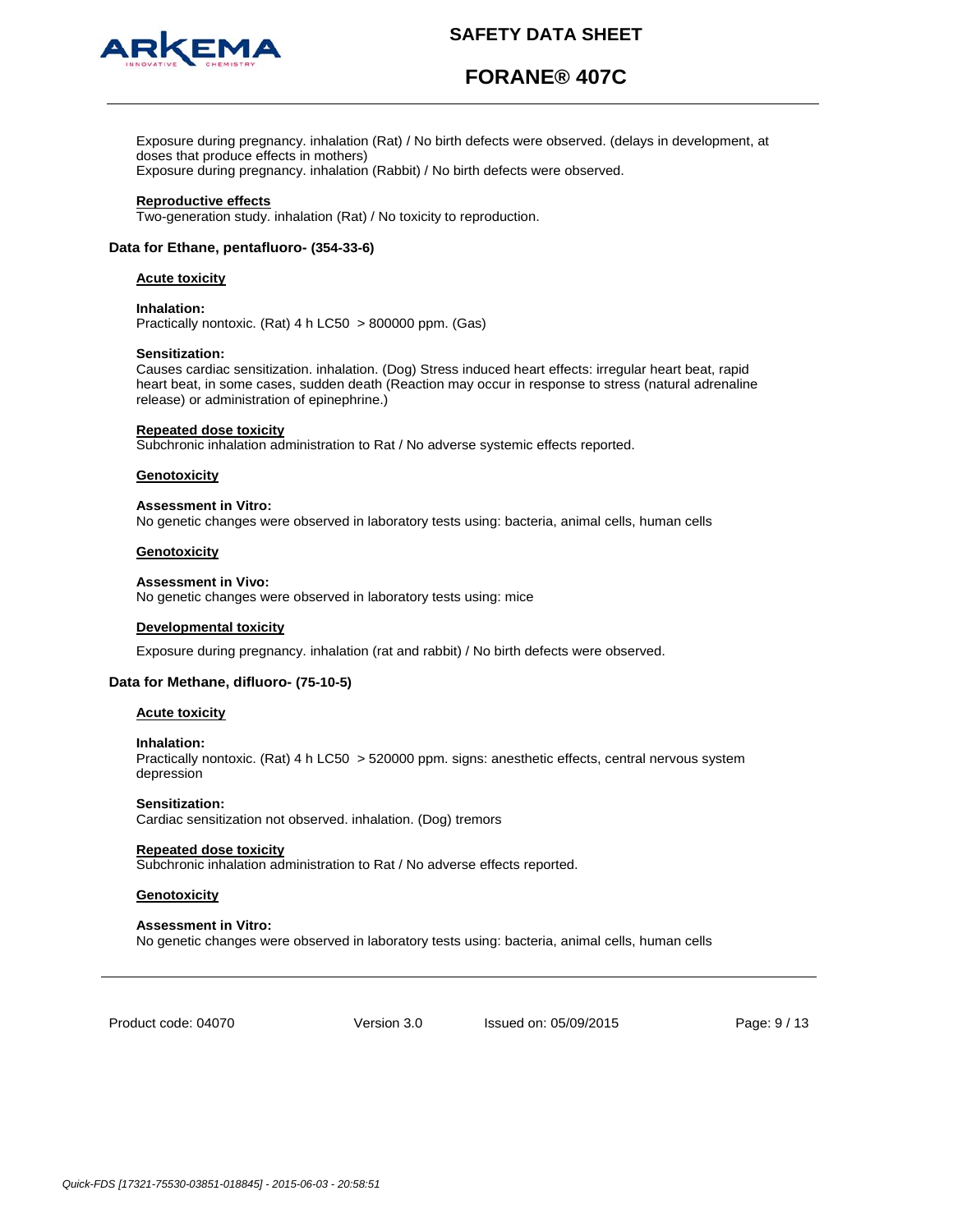

# **FORANE® 407C**

#### **Genotoxicity**

#### **Assessment in Vivo:**

No genetic changes were observed in a laboratory test using: mice

#### **Developmental toxicity**

Exposure during pregnancy. inhalation (rat and rabbit) / No birth defects were observed.

# **12. ECOLOGICAL INFORMATION**

#### **Chemical Fate and Pathway**

Data on this material and/or its components are summarized below.

### **Data for Ethane, 1,1,1,2-tetrafluoro- (811-97-2)**

#### **Biodegradation:**

Not readily biodegradable. (28 d) biodegradation 3 %

# **Octanol Water Partition Coefficient:**

 $log Pow = 1.06$ 

#### **Photodegradation:**

Degradation in the atmosphere Half-life direct photolysis: 9.6 - 16.7 y

#### **Global Warming Potential:**

GWP 0.3 (Halocarbon global warming potential.) GWP 1,320 (Global warming potential with respect to CO2 (time horizon 100 years))

#### **Ozone Depletion Potential:**  ODP 0

### **Data for Ethane, pentafluoro- (354-33-6)**

# **Biodegradation:**

Not readily biodegradable. (Closed Bottle test, 28 d) biodegradation 5 %

# **Octanol Water Partition Coefficient:**

 $log Pow = 1.48$ 

### **Global Warming Potential:**

GWP 0.84 (Halocarbon global warming potential; HGWP; (R-11 = 1)) GWP 3,450 (Global warming potential with respect to CO2 (time horizon 100 years))

#### **Ozone Depletion Potential:**  ODP 0.001 (Ozone depletion potential; ODP; (R-11 = 1))

# **Data for Methane, difluoro- (75-10-5)**

**Biodegradation:** Not readily biodegradable. (28 d) biodegradation 5 %

**Octanol Water Partition Coefficient:**   $log Pow = 0.21$ 

Product code: 04070

Version 3.0 Issued on: 05/09/2015 Page: 10 / 13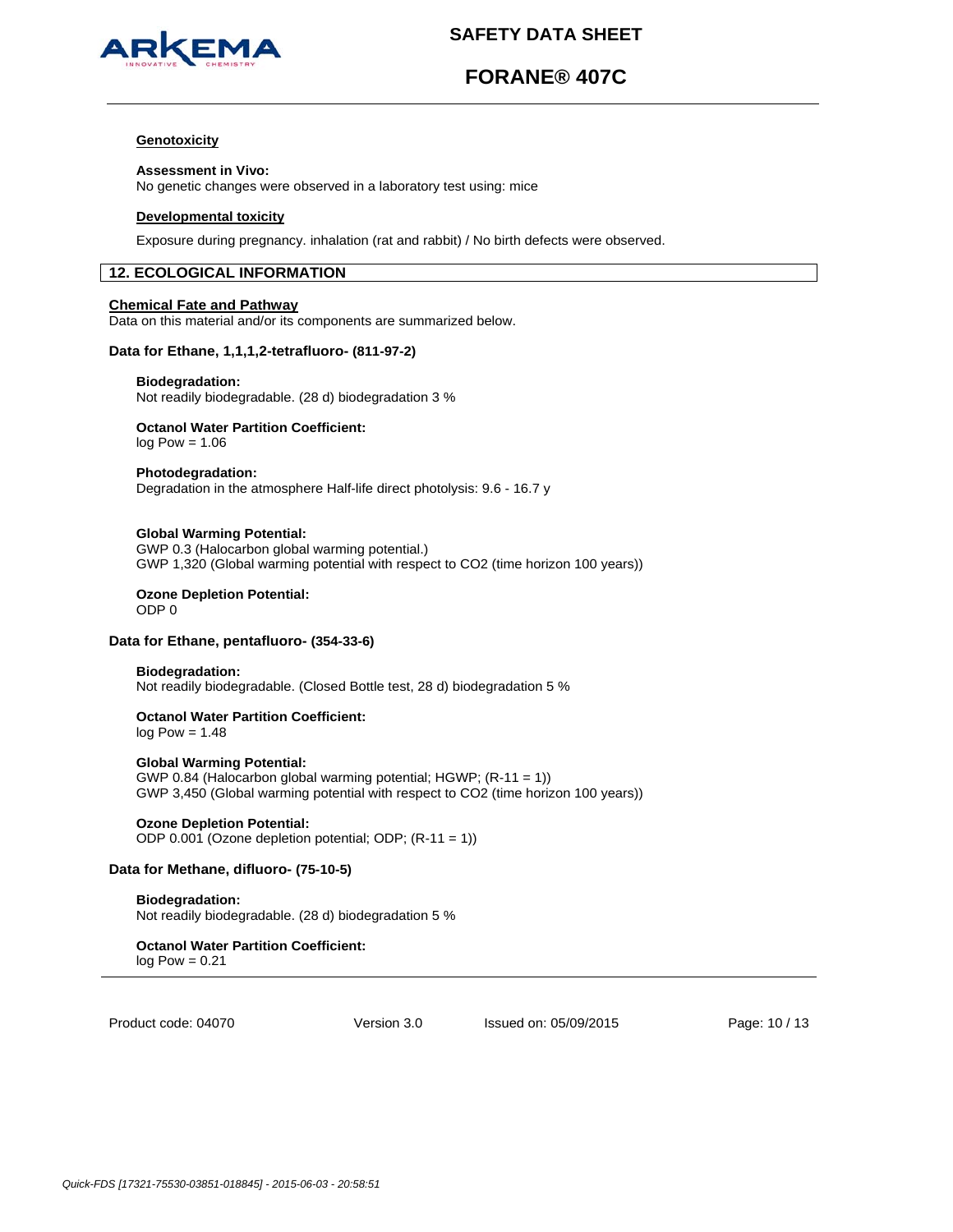

# **FORANE® 407C**

## **Global Warming Potential:**

GWP 543 (Global warming potential with respect to CO2 (time horizon 100 years))

### **Ozone Depletion Potential:**

ODP 0 (Ozone depletion potential; ODP; (R-11 = 1))

#### **Ecotoxicology**

Data on this material and/or its components are summarized below.

#### **Data for Ethane, 1,1,1,2-tetrafluoro- (811-97-2)**

### **Aquatic toxicity data:**

Practically nontoxic. Oncorhynchus mykiss (rainbow trout) 96 h LC50 = 450 mg/l

#### **Aquatic invertebrates:**

Practically nontoxic. Daphnia magna (Water flea) 48 h EC50 = 930 mg/l

#### **Microorganisms:**

Practically nontoxic. Pseudomonas putida 16 h EC10 > 730 mg/l

## **13. DISPOSAL CONSIDERATIONS**

#### **Waste disposal:**

Do not vent the container contents, or product residuals, to the atmosphere. Recover and reclaim unused contents or residuals as appropriate. Recovered/reclaimed product can be returned to an approved certified reclaimer or back to the seller depending on the material. Completely emptied disposable containers can be disposed of as recyclable steel. Returnable cylinders must be returned to seller. Dispose of in accordance with federal, state and local regulations. Consult a regulatory specialist to determine appropriate state or local reporting requirements, for assistance in waste characterization and/or hazardous waste disposal and other requirements listed in pertinent environmental permits. Note: Chemical additions to, processing of, or otherwise altering this material may make this waste management information incomplete, inaccurate, or otherwise inappropriate. Furthermore, state and local waste disposal requirements may be more restrictive or otherwise different from federal laws and regulations.

## **14. TRANSPORT INFORMATION**

#### **US Department of Transportation (DOT)**

| UN Number<br>Proper shipping name<br>Class<br>Marine pollutant |  | 3340<br>: Refrigerant gas $R$ 407C<br>$\therefore$ 2.2<br>no |
|----------------------------------------------------------------|--|--------------------------------------------------------------|
|----------------------------------------------------------------|--|--------------------------------------------------------------|

#### **International Maritime Dangerous Goods Code (IMDG)**

| UN Number            | $\therefore$ 3340        |
|----------------------|--------------------------|
| Proper shipping name | : REFRIGERANT GAS R 407C |
| Class                | $\therefore$ 2.2         |
| Marine pollutant     | : no                     |

Product code: 04070

Version 3.0 Issued on: 05/09/2015 Page: 11 / 13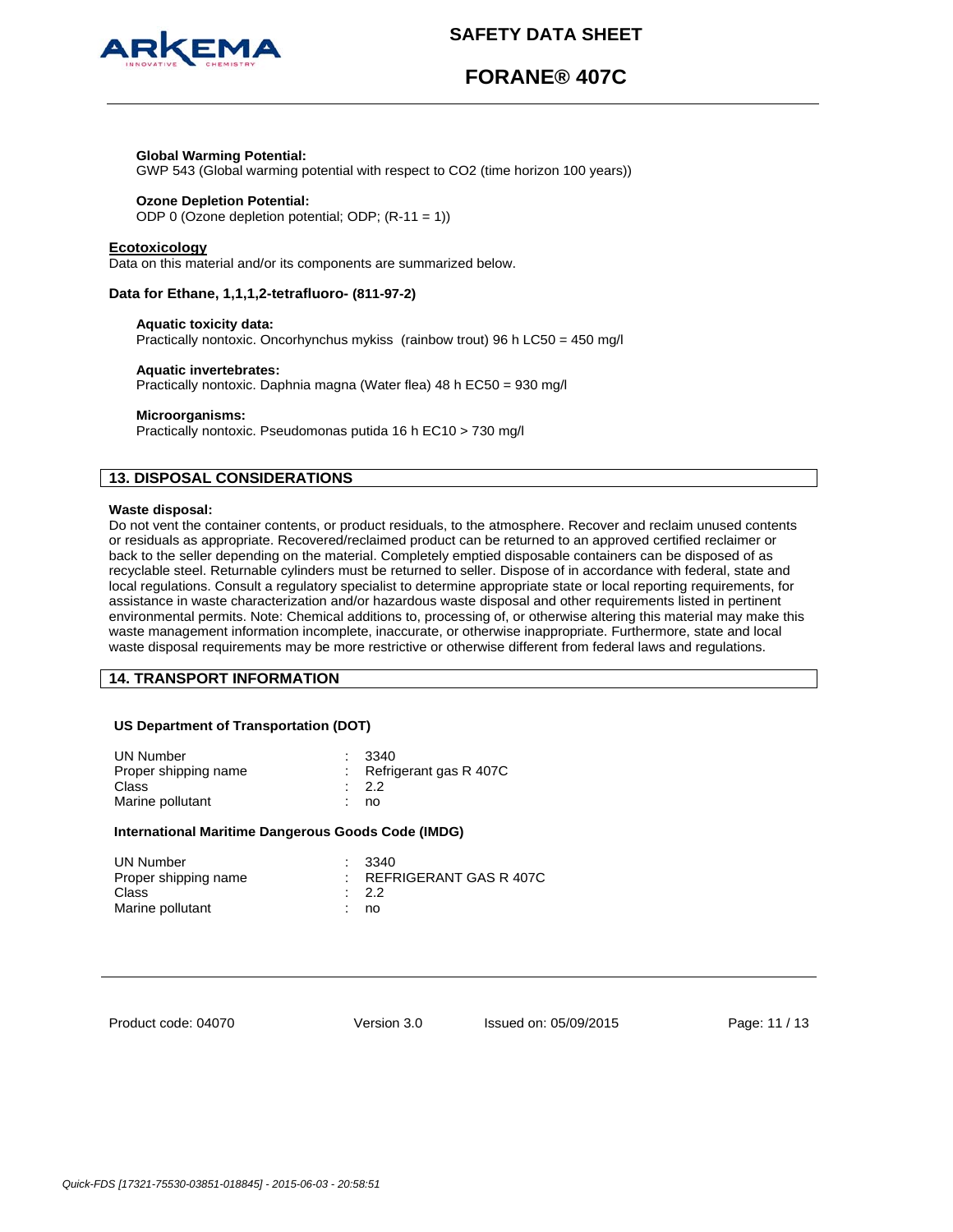

# **FORANE® 407C**

# **15. REGULATORY INFORMATION**

### **Chemical Inventory Status**

| EU. EINECS                                                                              | <b>EINECS</b> | Conforms to                                                      |
|-----------------------------------------------------------------------------------------|---------------|------------------------------------------------------------------|
| US. Toxic Substances Control Act                                                        | TSCA          | The components of this product are all on<br>the TSCA Inventory. |
| Australia. Industrial Chemical (Notification and<br>Assessment) Act                     | <b>AICS</b>   | Conforms to                                                      |
| Canada, Canadian Environmental Protection Act<br>(CEPA). Domestic Substances List (DSL) | <b>DSL</b>    | All components of this product are on the<br>Canadian DSL.       |
| Japan. Kashin-Hou Law List                                                              | ENCS (JP)     | Does not conform                                                 |
| Korea. Existing Chemicals Inventory (KECI)                                              | KECI (KR)     | Conforms to                                                      |
| Philippines. The Toxic Substances and Hazardous<br>and Nuclear Waste Control Act        | PICCS (PH)    | Conforms to                                                      |
| China. Inventory of Existing Chemical Substances                                        | IECSC (CN)    | Conforms to                                                      |
| China. Inventory of Existing Chemical Substances                                        | IECSC (CN)    | Conforms to                                                      |

### **United States – Federal Regulations**

#### **SARA Title III – Section 302 Extremely Hazardous Chemicals:**

The components in this product are either not SARA Section 302 regulated or regulated but present in negligible concentrations.

#### **SARA Title III - Section 311/312 Hazard Categories:**

Acute Health Hazard, Sudden Release of Pressure Hazard

#### **SARA Title III – Section 313 Toxic Chemicals:**

This material does not contain any chemical components with known CAS numbers that exceed the threshold (De Minimis) reporting levels established by SARA Title III, Section 313.

#### **Comprehensive Environmental Response, Compensation, and Liability Act (CERCLA) - Reportable Quantity (RQ):**

The components in this product are either not CERCLA regulated, regulated but present in negligible concentrations, or regulated with no assigned reportable quantity.

## **United States – State Regulations**

Product code: 04070

Version 3.0 Issued on: 05/09/2015 Page: 12 / 13